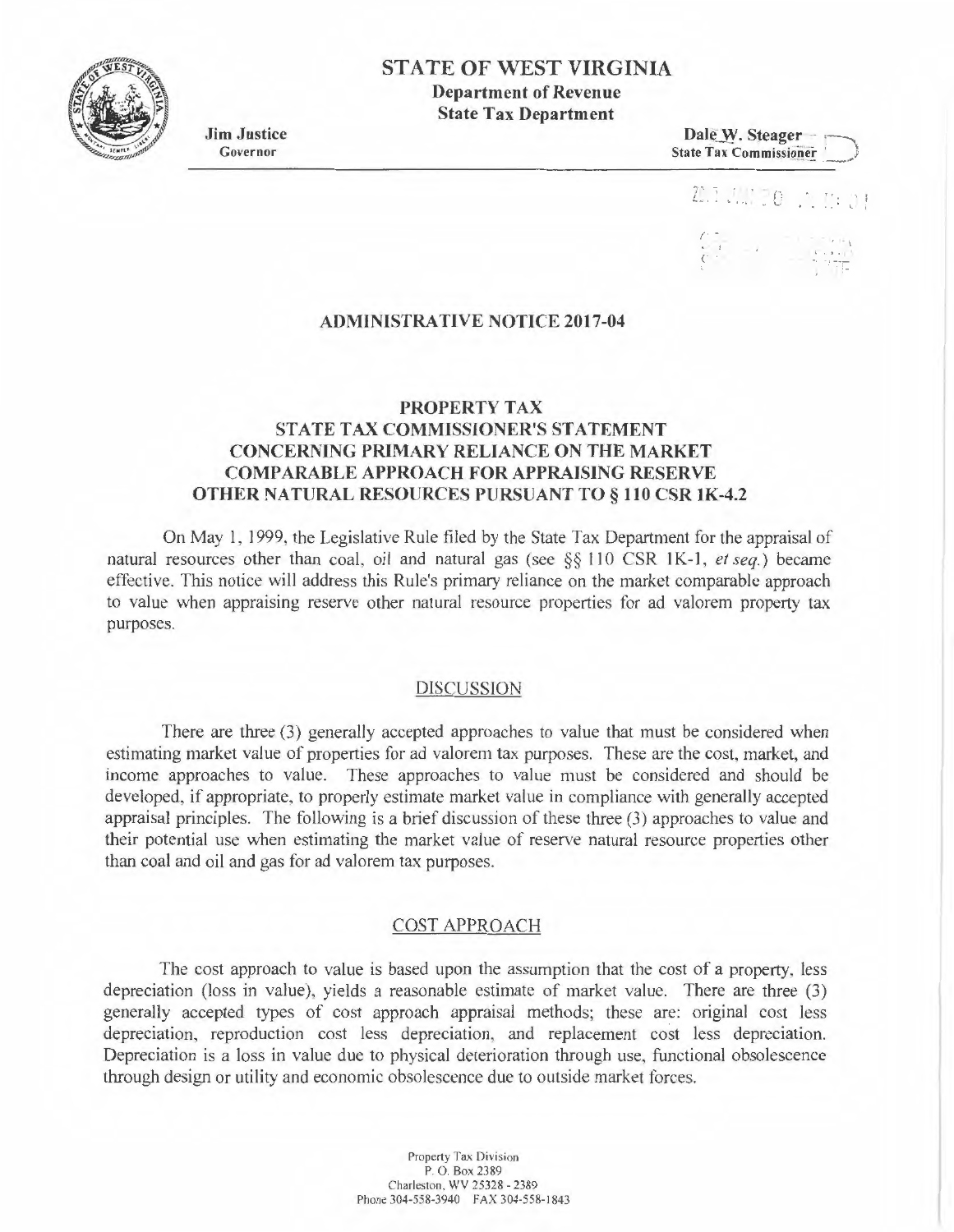## **Administrative Notice 2017-04 Page2**

Original cost less depreciation is the cost of acquisition of a property less a loss in value due to physical deterioration, functional obsolescence and economic obsolescence. This approach is widely employed in the appraisal of "cost-based" regulated utilities, however it has a limited application when appraising reserve natural resource properties, as many of these types of properties were acquired years ago at substantially less than current market value.

Reproduction cost less depreciation is the cost of reproducing an exact replica of a property less physical deterioration, functional obsolescence, and economic obsolescence. This approach is employed in appraising one-of-a-kind properties such as works of art or special purpose properties, an example of which is the State's Capitol Building. Other mineral properties are a nonrenewable natural resource and therefore cannot be reproduced. Because of their nonrenewable nature, reserve natural resource properties do not lend themselves to development of a reproduction cost less depreciation appraisal.

Replacement cost less depreciation is the cost of replacing a property with one of like utility less physical deterioration and economic obsolescence. This approach is the most widely used of the three (3) cost approaches to value and is widely employed in the appraisal of commercial and industrial personal property. Replacement cost has limited application, however, in the appraisal of nonrenewable natural resource properties, as the resource cannot, by its nature, be replaced. Because of their nonrenewable nature, reserve natural resource properties do not lend themselves to the development of replacement cost new less depreciation appraisals.

#### **INCOME APPROACH**

The income approach to value is based upon the assumption that a property is worth the future income, discounted to present worth, that it will generate for a prospective buyer. The income approach is widely used in the valuation of various types of income producing properties; however, the approach has limited application in valuing properties that do not produce an income stream. Reserve other natural resource properties do not readily produce an income stream and do not therefore readily lend themselves to application of an income approach valuation.

## MARKET APPROACH

The market approach to value is based upon the assumption that the recent selling price of comparable properties, if properly analyzed and adjusted. will yield a reasonable estimate of current market value. Consistent with the above referenced Legislative Rule, the State Tax Department developed a market comparable approach for reserve other mineral properties. The Department has reviewed sales during at least the five  $(5)$  calendar years prior to the July  $1<sup>st</sup>$ appraisal date of 2016 in various fashions and has constructed measures of central tendency concerning sales transacted during the aforementioned period of time. These sales have been analyzed according to methods established in  $\S$  110 CSR 1K-4.2 for reserve other natural resource properties. The Department published and filed final variables on September I, 2016.